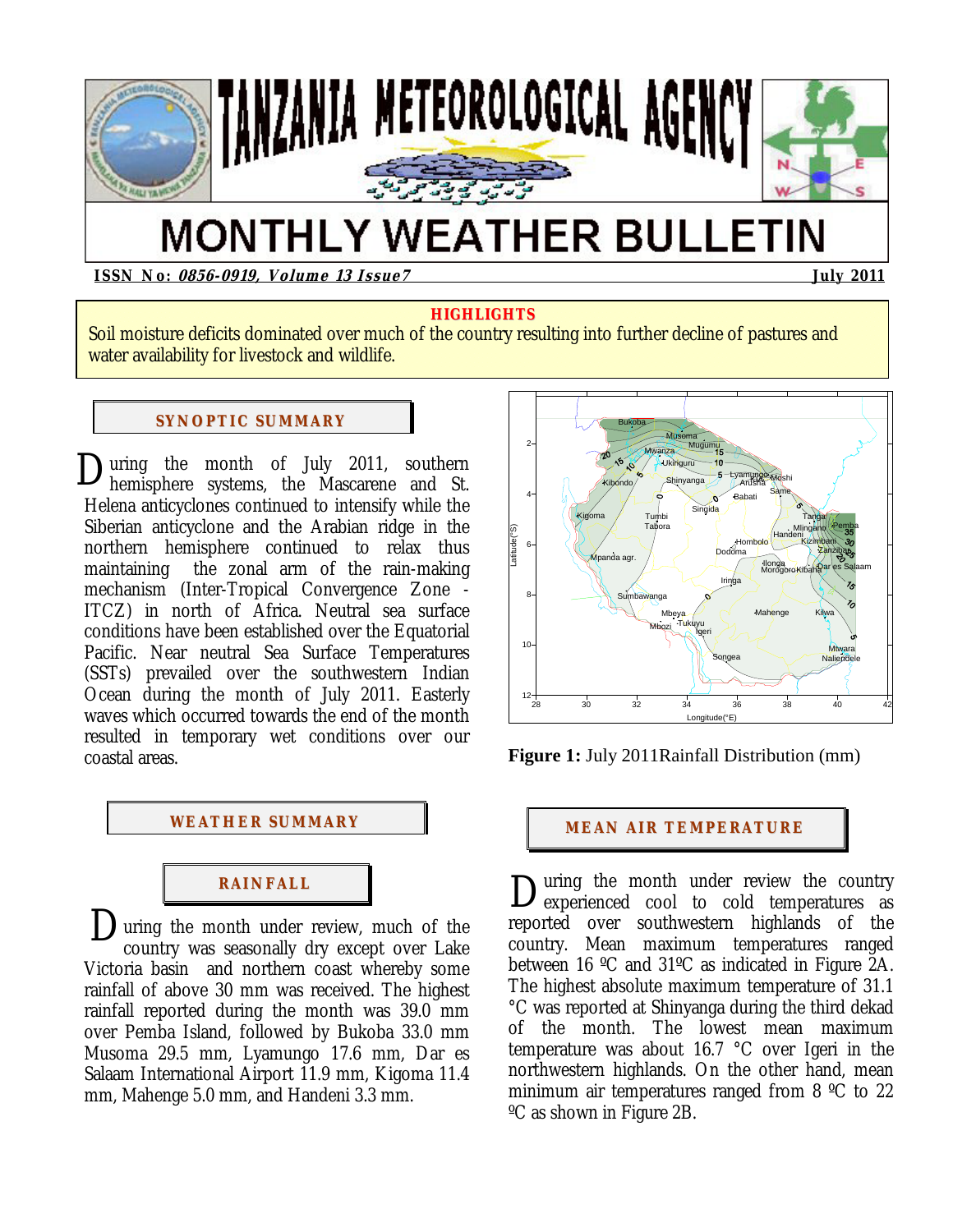

**Figure 2A**: July 2011 Mean Maximum Temperature (°C)



**Figure 2B:** July 2011Mean Minimum Temperature (°C)

The lowest value of the mean minimum temperature was about 5.4 °C at Mbeya Airport in the south western highlands while the highest value of about 24 °C was obtained at Pemba over the coastal belt. During the first dekad of the month Mbeya recorded the lowest absolute temperature of about 5°C.

# **MEAN SUNSHINE HOURS**

unshine durations across the country during July Sunshine durations across the country during July<br>
indicated that the mean bright sunshine hours ranged from about 7 hrs/day over a few areas of southwestern highlands particularly Mbozi, to more than 11 hours/day over some parts of western region of Tabora.

#### **MEAN WI ND SPEED**

ean wind speeds across the country ranged Mean wind speeds across the country ranged<br>Mbetween 2 km/hr to 10 km/hr during the month of July as indicated in Figure 3. More windy conditions were recorded over Mwanza, Dodoma, Hombolo, Arusha, Pemba, and Mbeya. Low windy conditions were experienced in Morogoro, Moshi Songea, Dar es Salaam International Airport and Lyamungo.



Longitude(°E) **Figure 3:** July 2011Mean wind speed (km/hr)

**AGROMETEOROLOGICAL SUMMARY**

oil moisture deficits dominated over much of the  $S<sub>country</sub>$  resulting into further decline of pastures and water availability for livestock and wildlife as highly pronounced over the central (Dodoma and Singida regions), northeastern highlands (Arusha, Manyara, and Kilimanjaro regions) and parts of northern coast. The situation was on the other hand favorable for marketing of the harvested crops over both unimodal and bimodal sectors with the latter in final harvesting activities.